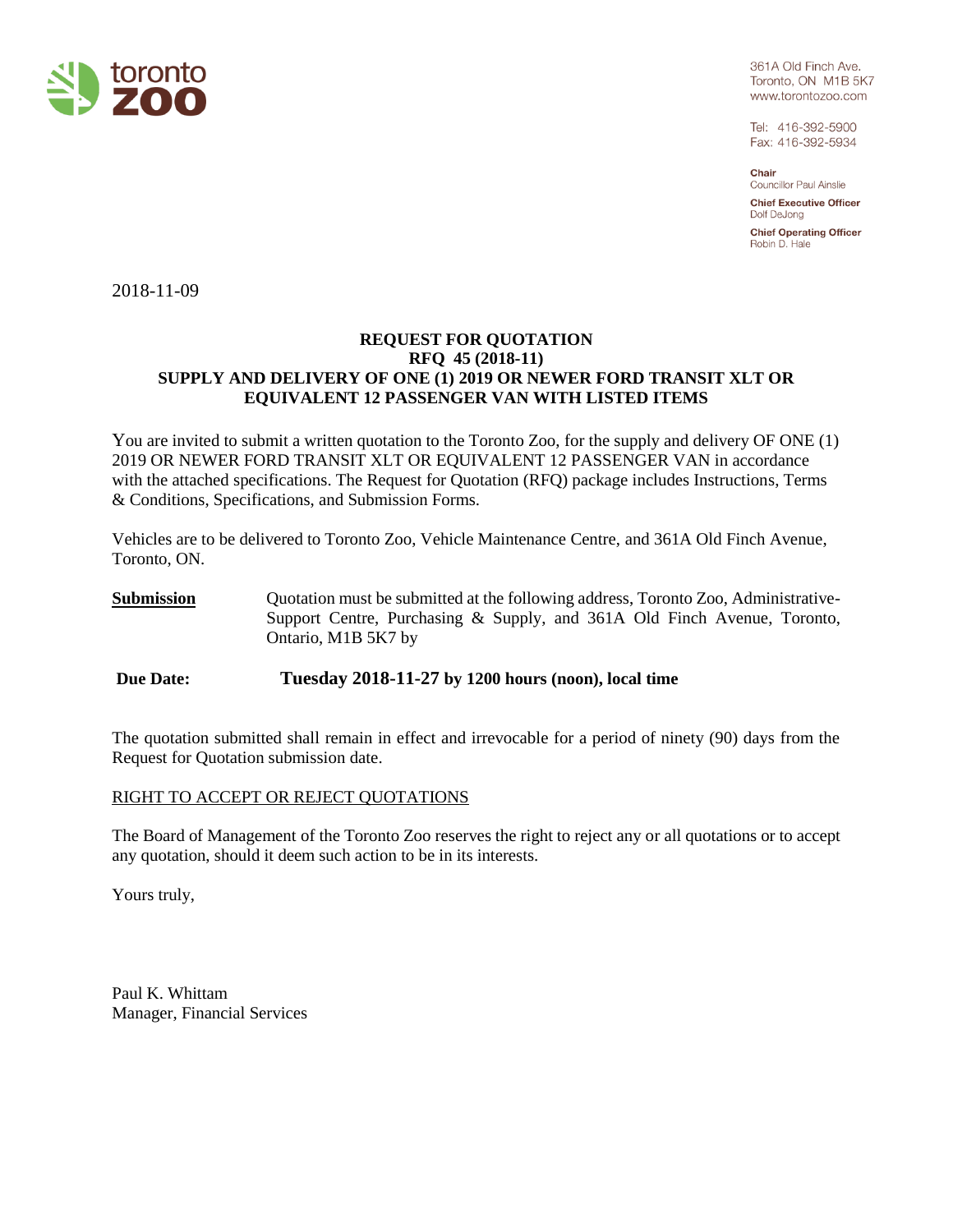# SU toronto **45 (2018-11) - 2019 OR NEWER FORD TRANSIT XLT OR EQUIVALENT 12 PASSENGER VAN WITH LISTED ITEMS** Page 2 of 18

### **TABLE OF CONTENTS**

| <b>SECTION</b>    | <b>DESCRIPTION</b>                    | PAGE NO. |
|-------------------|---------------------------------------|----------|
|                   |                                       |          |
| <b>RFQ LETTER</b> | <b>Invitation Letter</b>              |          |
| <b>T.O.C.</b>     | <b>Table of Contents</b>              |          |
| 1.0               | Instructions                          |          |
| 2.0               | Specifications & General Requirements | 4        |
| 3.0               | Terms and Conditions                  | 11       |
| 4.0               | <b>Submission Form</b>                | 15       |
|                   | Price schedule                        | 16       |
|                   | <b>Submission Label</b>               | 17       |
|                   | Notice of No Bid                      | 18       |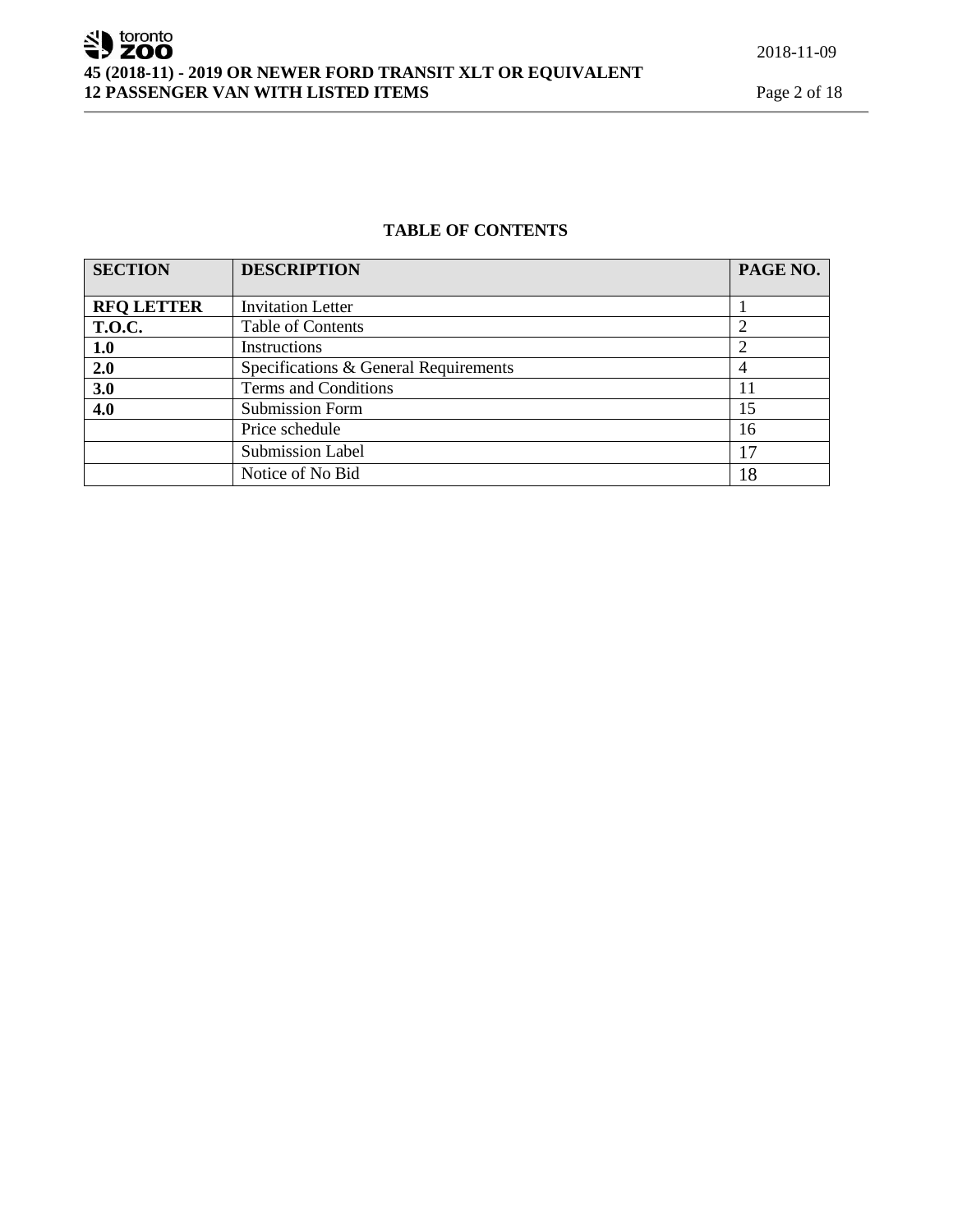## **1.0 INSTRUCTIONS**

- 1.1 Ensure that you have received all **18** pages of the RFQ package.
- 1.2 Complete ALL FORMS in section 2.0 and 4.0 and return by due date and time received on or before **Tuesday 2018-11-27 by 1200 hours (noon), local time** or your Quotation will not be considered. Include signed copies of any addenda with your proposal package.
- 1.3 Show itemized cost of GST/HST if applicable.
- 1.4 Unless otherwise indicated herein, the prices stated are payable in Canadian Funds, GST/HST excluded.
- 1.5 Use the attached submission label, when you submit your response in a sealed envelope or package and deliver to the Toronto Zoo.
- 1.6 Quotation prices shall remain in effect for a period of ninety (90) days from the Quotation due date.
- 1.7 Include product information and pictures, as necessary.
- 1.8 Quote discounts or quantity price breaks separately on FORMS.
- 1.9 If applicable, suggested alternative products are acceptable, however all such products must be quoted separately and should not replace the Toronto Zoo requested product, work or service.
- 1.10 It is the responsibility of the Bidder to understand all aspects of the RFQ and to obtain clarification if necessary before submitting their quotation.
- 1.11 If it becomes necessary to revise any part of this RFQ, the revisions will be by Addendum posted electronically in Adobe PDF format on the Toronto Zoo's website. Bidders and prospective bidders should check the site frequently for any updated information and addenda issued, before the closing date and time.
- 1.12 In reviewing the quotations and awarding of the quotation, the Toronto Zoo will consider the quotation prices and may consider but is not limited to the following:
	- Overall value of the quotation represents to the Toronto Zoo based on quality, service price and delivery schedule
	- Conformance to specifications
	- Field testing, if requested
	- Warranties offered
	- Total cost implications
	- Parts and service availability
	- Delivery time/schedule/ lead time for the supply and delivery
	- Payment terms
	- Value added offerings
- 1.13 For any questions concerning the contract terms and conditions of this RFQ, please contact:

Peter Vasilopoulos Supervisor, Purchasing & Supply Tel: 416-392-5916 Fax: 416-392-6711 E-mail: pvasilopoulos@torontozoo.ca

For any technical queries concerning the specifications of this RFQ, please contact: Ray Navarra Supervisor, Transit & Fleet Tel: 416 392-5987 E-mail: rnavarra@torontozoo.ca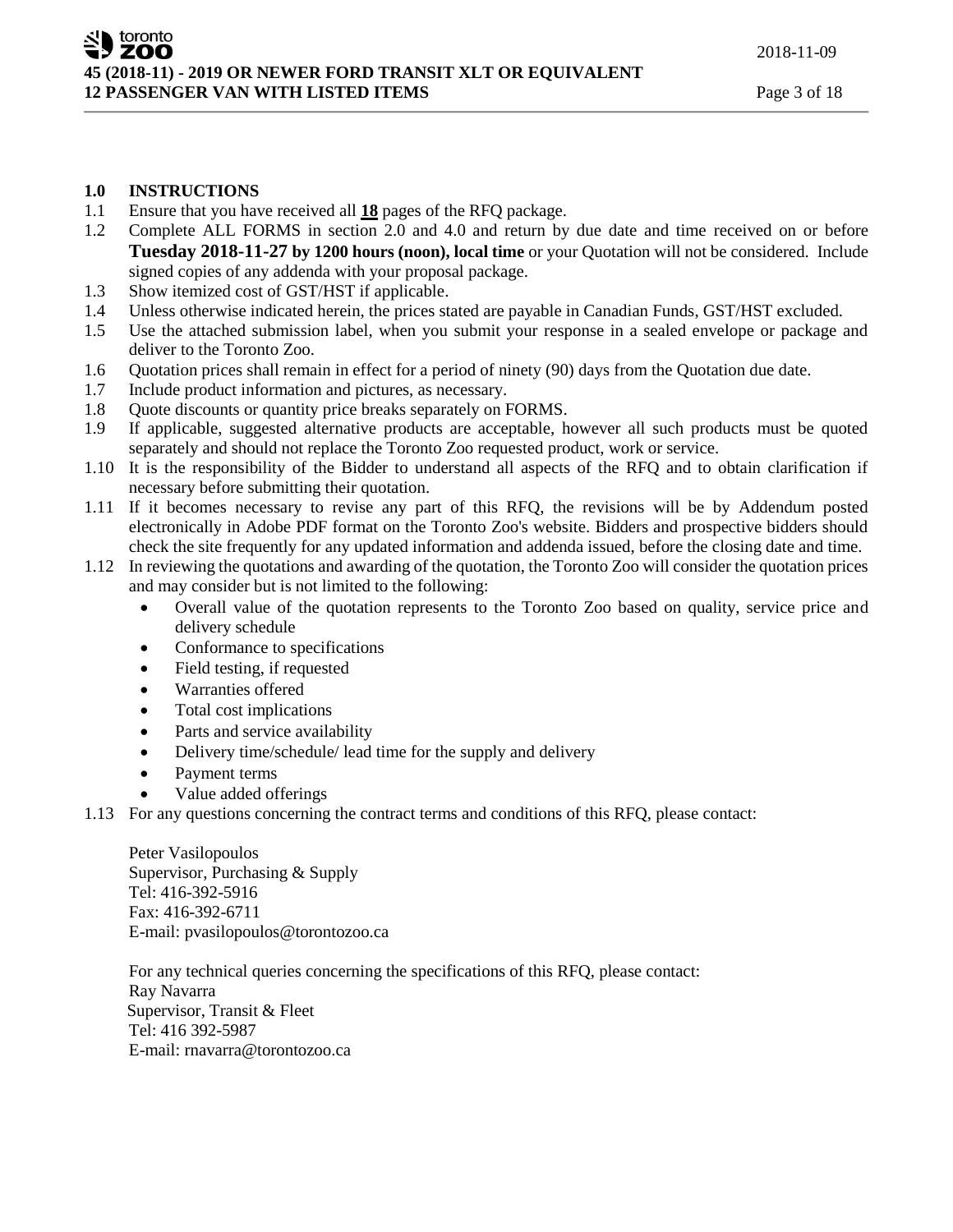#### **2.0 SPECIFICATIONS & GENERAL REQUIREMENTS:** This technical specification applies to:

### **2019 OR NEWER FORD TRANSIT XLT OR EQUIVALENT 12 PASSENGER VAN WITH LISTED ITEMS**

Suitable for use by: **Toronto Zoo – TRANSIT & FLEET**

### **INSTRUCTIONS FOR COMPLETION OF THE SPECIFICATION: >>>PLEASE READ CAREFULLY<<<**

*The following specifications are prepared with the intent of providing a basis for securing competitive bids and ensuring completeness. Bidders are required to confirm the conformance of their product, commodity and service.*

*Please note that failure to write or include a response in the "Specify: \_\_\_\_\_\_\_\_" space shall result in the bid being declared non-compliant.*

*Accordingly, the requirement for Bidders to confirm their product specification is indicated by "Specify: \_\_\_\_\_\_\_\_\_\_", and a Bidder shall write a response as noted below:* 

### *I. DATA RESPONSES:*

- *1. Where 'State' appears in the specification, and is followed with a "Specify: \_\_\_\_\_\_\_" space, the specification must have a data response written in the space (e.g. state weight of fabric offered in oz/yd<sup>2</sup> ,*
- *1. A Bid which has a requirement that the bidder is meeting or exceeding and is followed with a "Specify: \_\_\_\_\_\_\_\_\_\_" space in the specification must be:*
	- *A)* Marked as "*YES*" in the space: e.g. "*Specify: YES*
- *2. Where 'or approved equivalent' appears in the specification, and an equivalent product, commodity and service that is anticipated to meet or exceed the requested product, commodity and service is offered, the specification must be:*
	- *a) Marked as "Specify: \_\_\_YES\_\_\_" in the appropriate space, and*
	- *b) Must be accompanied by a statement describing the anticipated approved equivalent either in the "Specify: \_\_\_\_\_\_\_\_" space following the "YES" or on a separate attachment cross referenced after the "YES" statement.*

*It is the responsibility of the bidder to provide supporting documentation supporting "YES" responses, to state the details of the equivalent offered and demonstrate equivalence to the satisfaction of the Toronto Zoo.* 

#### *III. "NO" RESPONSES:*

- *1. A Bid not completely meeting a requirement which has a "Specify: \_\_\_\_\_\_\_\_\_\_" space to be completed in the specification must be:*
	- *a) Marked as "Specify: \_\_NO\_\_\_\_\_" in the appropriate space, and/or*
	- *b) Must be accompanied by a statement describing the deviation either in the "Specify:*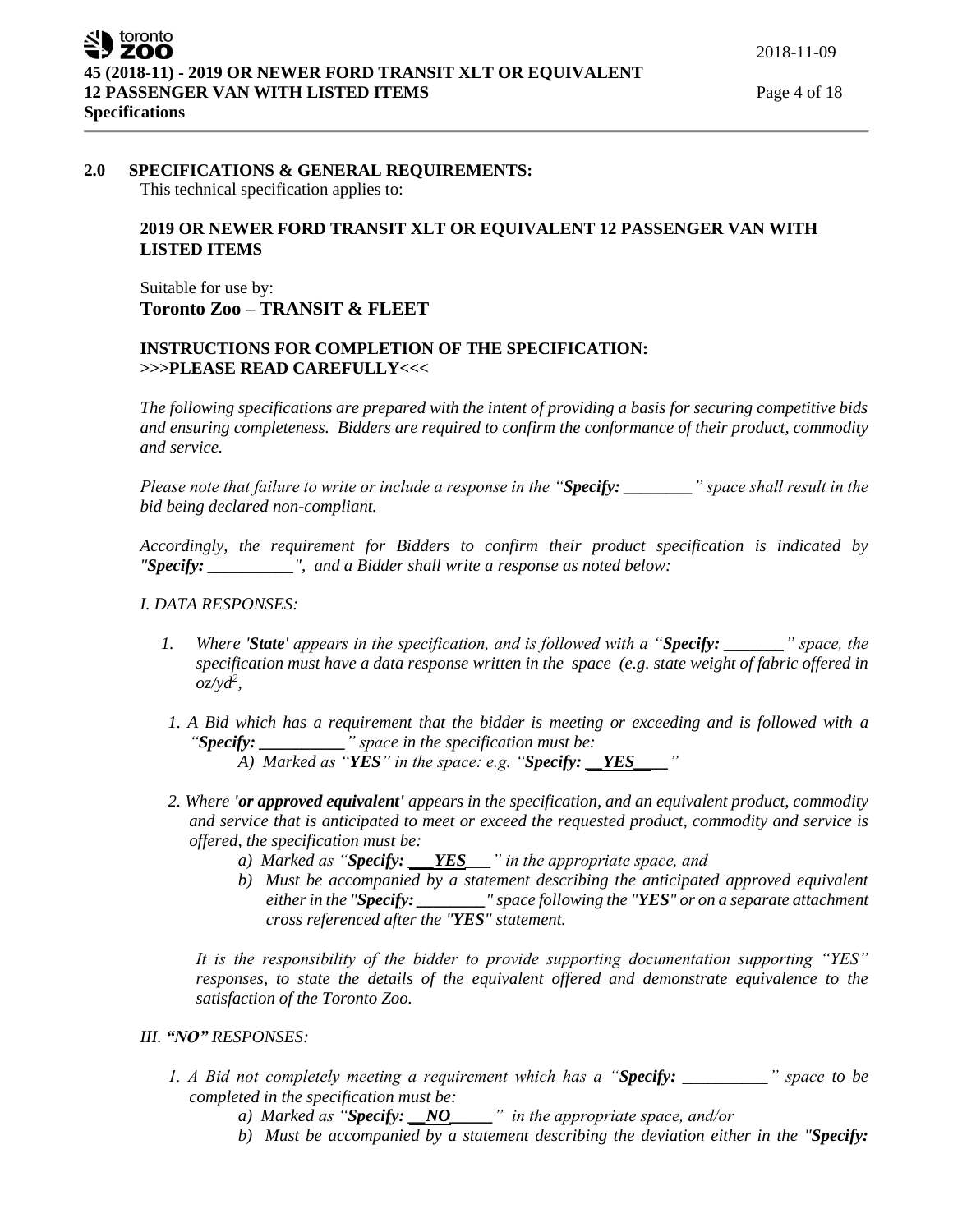*\_\_\_\_\_\_\_\_" space following the "NO" or on a separate attachment cross referenced after the "NO" statement.* 

*A "NO" in the "Specify: \_\_\_\_\_\_\_\_" space may result in the bid being declared noncompliant.* 

*Notwithstanding the details of this specification; products, commodities and services deemed by the Toronto Zoo similar in design and construction to this specification, may receive further consideration if, in the opinion of the user division, they are considered to be suitable for the intended application and generally conform to performance requirements.*

### 2.1 **DESCRIPTIVE LITERATURE:**

Bidders must submit, if requested, manufacturer's descriptive literature and technical specifications of the products, commodities or services offered, within five (5) working days of request at no cost to the Toronto Zoo.

## 2.2 **QUALITY CONTROL:**

It is the responsibility of the successful bidder to ensure that product quality is maintained to specification requirements. Products received may be randomly tested at the expense of the Toronto Zoo. However, should a product fail to meet the specified standards, the supplier will be responsible for all expenses incurred in the testing and return of the defective material. In cases of discrepancies the decision of the Toronto Zoo must govern.

## 2.3 **DEFECTS IN SHIPPED GOODS AND SERVICES:**

Products, commodities and services must be free from defects, imperfections and deficiencies that may affect operation, appearance and serviceability. In all particulars not covered by this specification and quotation document, production must be in accordance with good commercial practice. Materials not defined here must be of the best commercial quality and suitable for the purpose intended.

### 2.4 **CANADIAN MOTOR VEHICLE SAFETY REGULATIONS:**

The unit offered should meet or surpass the mandatory requirements of the "Canadian Motor Safety Regulations" and the latest applicable S.A.E., I.E.M.C. and O.S.H.A. recommended practices, where the use of such unit by the Toronto Zoo may be covered by these regulations.

### 2.5 **COMPETITIVE DOLLARS DISCOUNTS**

The Ontario Ministry of Government Services has contracted with vehicle manufacturers, "Competitive Dollars Discounts" for vehicles purchased by the Broader Public Sector (BPS). The Toronto Zoo, a Board of the City of Toronto, as part of the BPS, is eligible to receive the "Competitive Dollars Discounts" for vehicles purchased. Please include all applicable discounts in the prices quoted in the Price Schedule included herein.

## 2.6 **SCOPE:**

Bidder shall supply and deliver manufacturer's standard for **2019 OR NEWER FORD TRANSIT XLT OR EQUIVALENT 12 PASSENGER VAN WITH LISTED ITEMS**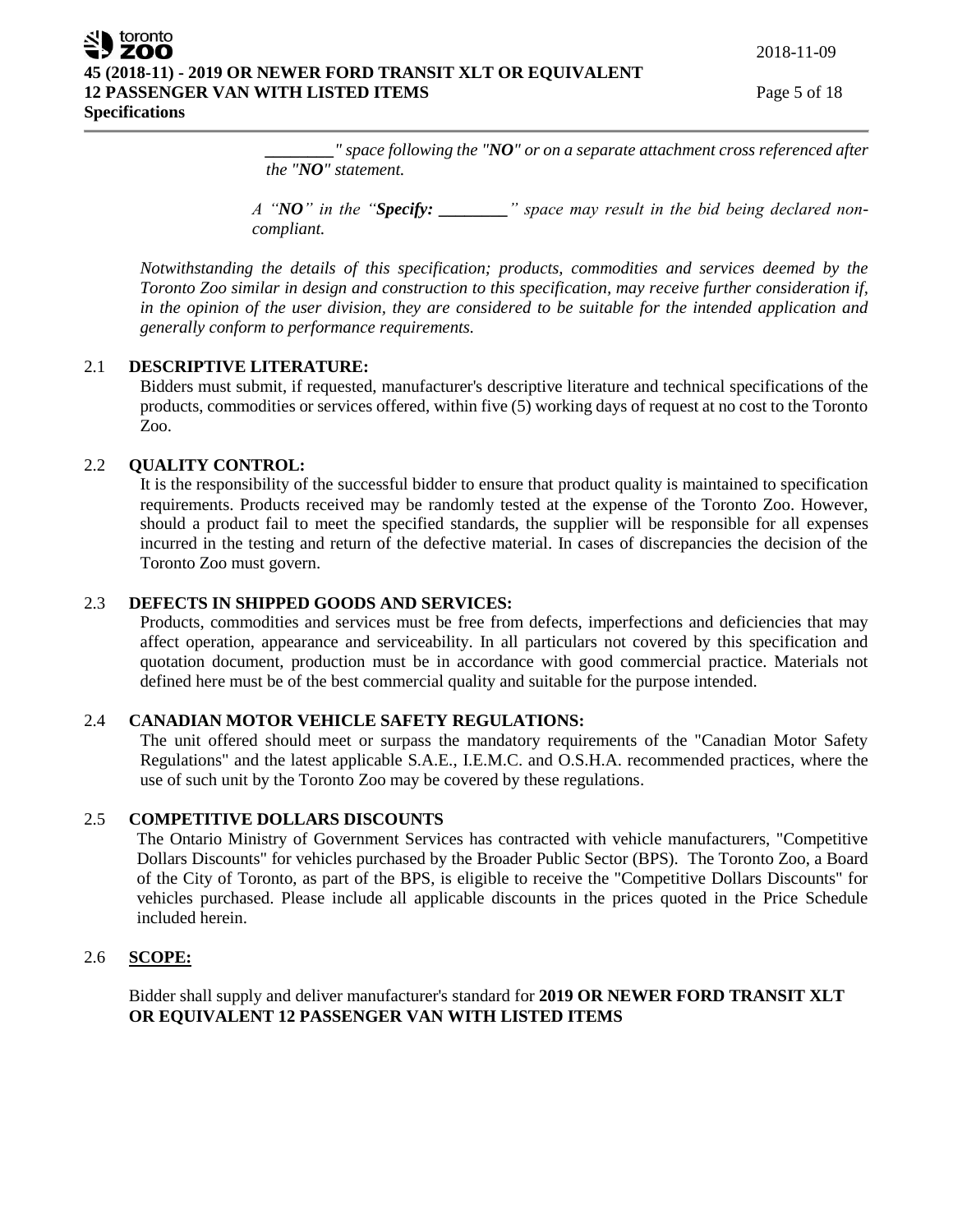

## **45 (2018-11) - 2019 OR NEWER FORD TRANSIT XLT OR EQUIVALENT 12 PASSENGER VAN WITH LISTED ITEMS** Page 6 of 18

**Specifications**

2018-11-09

|                                                           | <b>Specify</b><br>Yes/No | If No, provide explanation |
|-----------------------------------------------------------|--------------------------|----------------------------|
| <b>Interior</b>                                           |                          |                            |
| Cloth sets                                                |                          |                            |
| Floor covering carpet full length                         |                          |                            |
| Vinyl sun visors                                          |                          |                            |
| Rear view mirror                                          |                          |                            |
| Front/rear A/C                                            |                          |                            |
| Cruise control With Message Center (Hour Meter)           |                          |                            |
| All Season Floor Matts                                    |                          |                            |
| <b>Climate Control</b>                                    |                          |                            |
| Air Conditioning                                          |                          |                            |
| Dust, Pollen, Deodorizing Air Filter                      |                          |                            |
| <b>Rear Seat Heater Ducts</b>                             |                          |                            |
| <b>Audio</b>                                              |                          |                            |
| AM/FM with Navigation                                     |                          |                            |
| <b>Bluetooth Capability</b>                               |                          |                            |
| 4-inch Display Screen                                     |                          |                            |
| <b>Seats</b>                                              |                          |                            |
| <b>Bucket Seats - Front</b>                               |                          |                            |
| <b>Heated Front Seats if available</b>                    |                          |                            |
| Passenger Seat Recline                                    |                          |                            |
| Passenger Seat Fore/Aft                                   |                          |                            |
| Stow and go rear seats if available                       |                          |                            |
| Driver Seat Power Adjustable Lumbar Support if available  |                          |                            |
| Driver Seat Power Adjustable Recline/Incline if available |                          |                            |
| Driver Seat Power Adjustable Fore/Aft if available        |                          |                            |
| <b>Windows</b>                                            |                          |                            |
| Electric Rear Window Defroster with Timer                 |                          |                            |
| Rear Door Glass                                           |                          |                            |
| Power Windows with Driver Side Auto Up / Down             |                          |                            |
| <b>Instrumentation</b>                                    |                          |                            |
| Shift Position Indicator (A/T)                            |                          |                            |
| Fuel Economy Meter                                        |                          |                            |
| Tachometer                                                |                          |                            |
| Dual Trip Odometer                                        |                          |                            |
| Water Temperature Gauge                                   |                          |                            |
| Outside Temperature Gauge                                 |                          |                            |
| Dynamic Backup Camera                                     |                          |                            |
| <b>Mirrors</b>                                            |                          |                            |
| <b>Dual Vanity Mirrors</b>                                |                          |                            |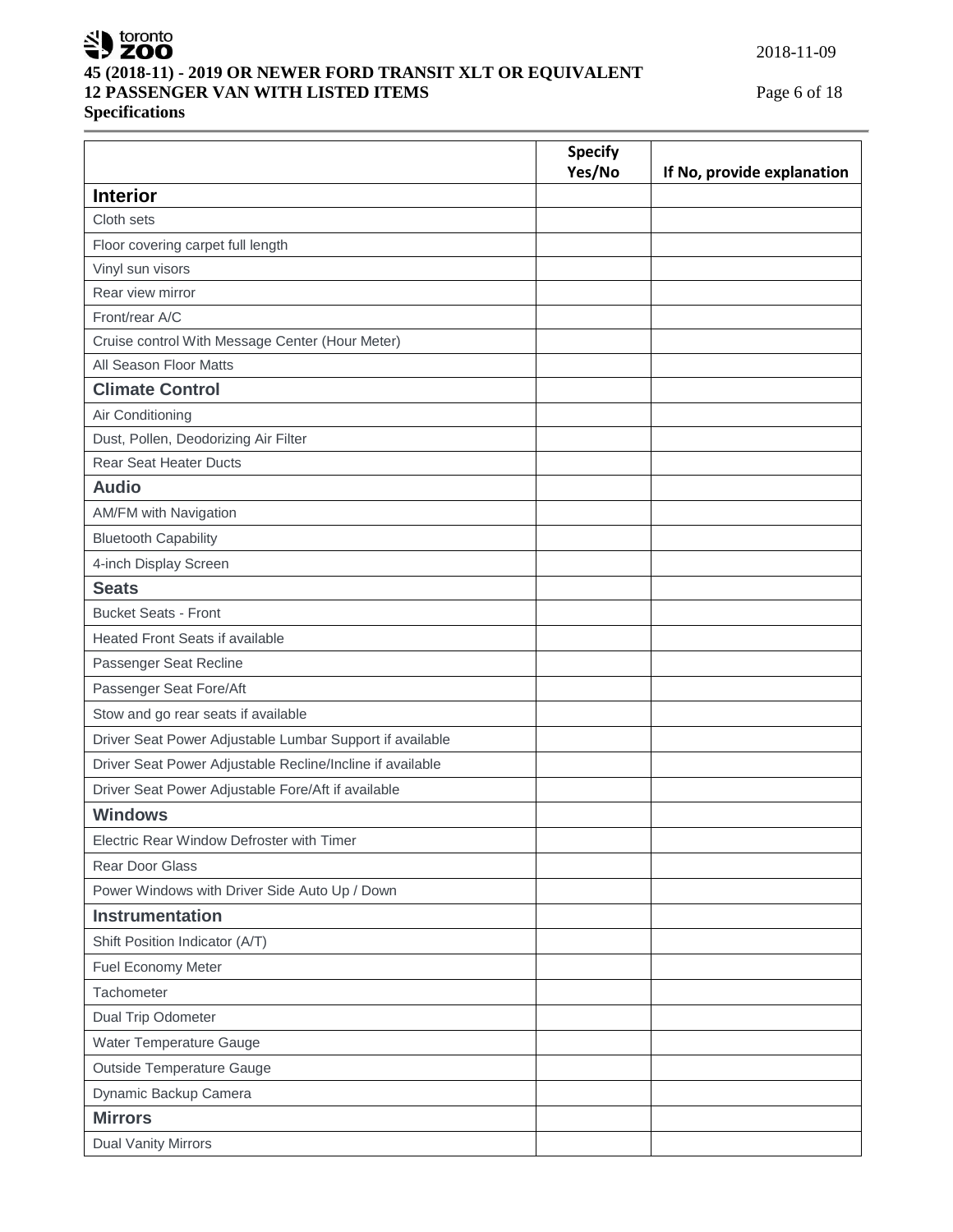# SU toronto **45 (2018-11) - 2019 OR NEWER FORD TRANSIT XLT OR EQUIVALENT 12 PASSENGER VAN WITH LISTED ITEMS** Page 7 of 18 **Specifications**

| Auto-Dimming Rear View Mirror                                                             |  |  |  |
|-------------------------------------------------------------------------------------------|--|--|--|
| <b>Trim</b>                                                                               |  |  |  |
| <b>Chrome Inner Door Handles</b>                                                          |  |  |  |
| <b>Scuff Plates</b>                                                                       |  |  |  |
| Colour coded fabric head liner                                                            |  |  |  |
| <b>Lock</b>                                                                               |  |  |  |
| Power Door Locks                                                                          |  |  |  |
| <b>Lights</b>                                                                             |  |  |  |
| Cargo Lamp                                                                                |  |  |  |
| Map Lamps                                                                                 |  |  |  |
| <b>Illuminated Entry</b>                                                                  |  |  |  |
| <b>Storage</b>                                                                            |  |  |  |
| Front Seat Back Pockets                                                                   |  |  |  |
| Driver and Passenger Door Pockets                                                         |  |  |  |
| <b>Convenience</b>                                                                        |  |  |  |
| Front Sun Visors with Extenders                                                           |  |  |  |
| 12Volt Accessory Power Outlet                                                             |  |  |  |
| <b>Digital Clock</b>                                                                      |  |  |  |
| <b>Keyless Entry</b>                                                                      |  |  |  |
| Front & Rear Cup Holders                                                                  |  |  |  |
| <b>Trim</b>                                                                               |  |  |  |
| Coat Hooks (Rear: 2)                                                                      |  |  |  |
| Trunk/cargo                                                                               |  |  |  |
| Cargo Area Tie-Down Rings                                                                 |  |  |  |
| <b>Safety</b>                                                                             |  |  |  |
| Front Passenger Seat Cushion Airbag                                                       |  |  |  |
| Dual Stage Driver & Passenger Airbag Supplemental Restraint<br>System (SRS) Or Equivalent |  |  |  |
| Front Passenger Occupancy Classification Indicator                                        |  |  |  |
| Front Seat Mounted Side Airbags                                                           |  |  |  |
| Driver Knee Airbag                                                                        |  |  |  |
| Front Seatbelt Pre-Tensioners and Force Limiters                                          |  |  |  |
| All-Position 3-Point Lap & Shoulder Belts                                                 |  |  |  |
| Front Seatbelt Anchor Height Adjusters                                                    |  |  |  |
| Anchor Points for Child Restraint Seats                                                   |  |  |  |
| Blind Spot Monitor System or equivalent                                                   |  |  |  |
| Rear Cross Traffic Alert or equivalent                                                    |  |  |  |
| Location sonars                                                                           |  |  |  |
| Pre-Collision System with Pedestrian Detection                                            |  |  |  |
| Auto High Beam If available                                                               |  |  |  |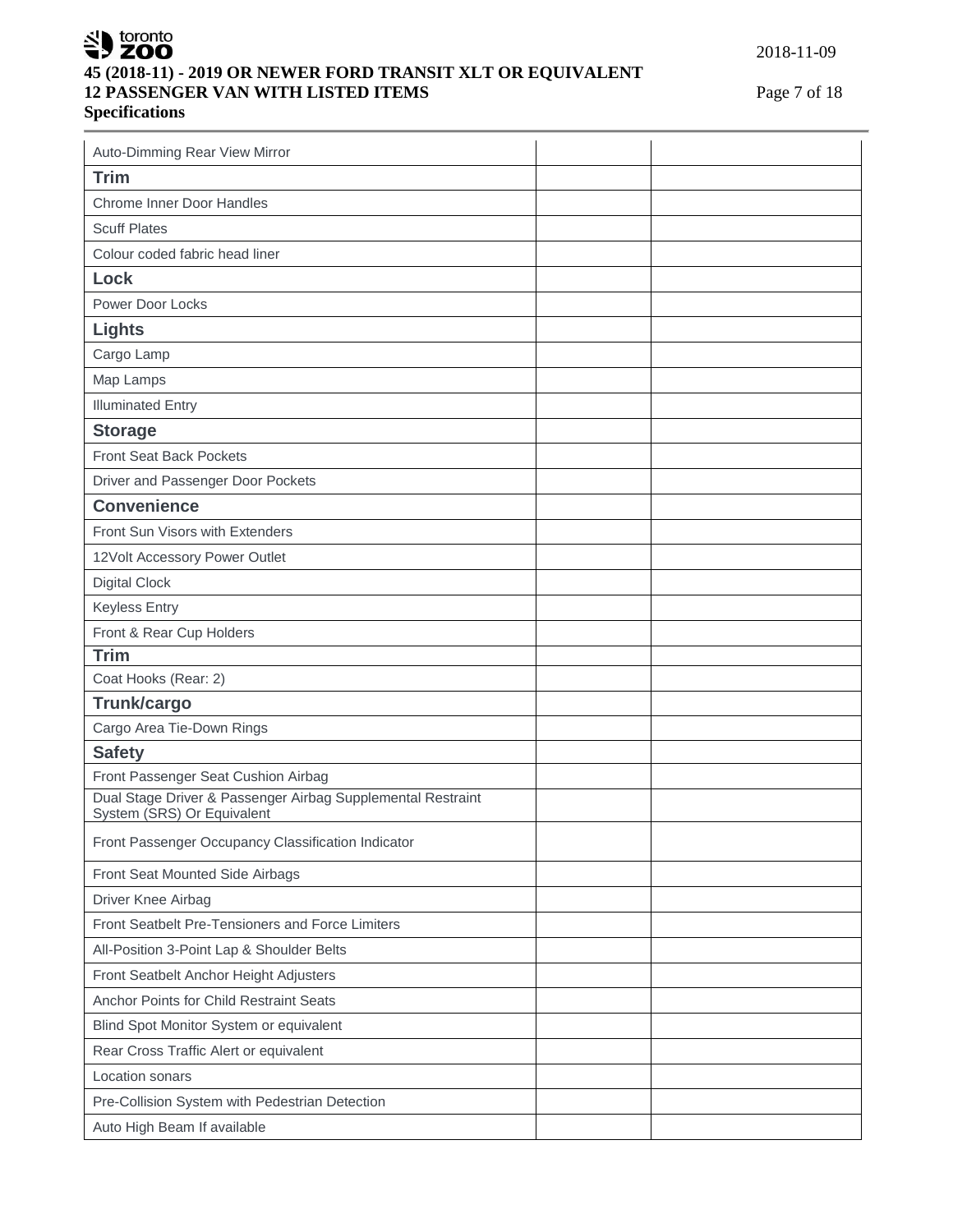# SU toronto **45 (2018-11) - 2019 OR NEWER FORD TRANSIT XLT OR EQUIVALENT 12 PASSENGER VAN WITH LISTED ITEMS** Page 8 of 18 **Specifications**

| Lane Departure Alert with Steering Assist                        |  |
|------------------------------------------------------------------|--|
| Rear Back up camera                                              |  |
| Engine Immobilizer                                               |  |
| Anti-theft System                                                |  |
| Tire Pressure Monitoring TPMS                                    |  |
| Power Windows and Power Door Locks                               |  |
| <b>Warning</b>                                                   |  |
| Oil Pressure Warning                                             |  |
| Low Fuel                                                         |  |
| Low Washer Fluid                                                 |  |
| Door Ajar                                                        |  |
| Front Driver and Passenger Seat Belt Warning                     |  |
| Automatic Transmission Fluid Temperature Warning                 |  |
|                                                                  |  |
| <b>Exterior</b>                                                  |  |
| <b>Body style</b>                                                |  |
| Low Roof, Long Wheelbase 12 Passenger                            |  |
| Chrome Grill with Chrome surround                                |  |
| Side Doors Are To Be 60/40 Hinged Style With Operable Windows    |  |
| Rear Doors 50/50 to Have Fixed Windows with Defrost if Available |  |
| <b>Wheels</b>                                                    |  |
| 16" Steel Wheels Wit Full Silver Wheel covers                    |  |
| <b>Exterior</b>                                                  |  |
| Colour-Keyed Upper Rear Bumper                                   |  |
| Front Splash Guards                                              |  |
| Rear Splash Guards                                               |  |
| Colour-Keyed Door Handles                                        |  |
| <b>Black Outside Mirrors</b>                                     |  |
| <b>Mirrors</b>                                                   |  |
| <b>Foldable Heated Exterior Mirrors</b>                          |  |
| Power-Adjustable Heated Mirrors                                  |  |
| <b>Integrated Signal Lamps</b>                                   |  |
| <b>Wipers</b>                                                    |  |
| Variable Intermittent Wipers                                     |  |
| Windshield Wiper De-Icer, if available                           |  |
| Lights                                                           |  |
| Automatic Headlamp System                                        |  |
| Fog Lamps                                                        |  |
|                                                                  |  |
| <b>LED Headlamps</b><br><b>LED Daytime Running Lights</b>        |  |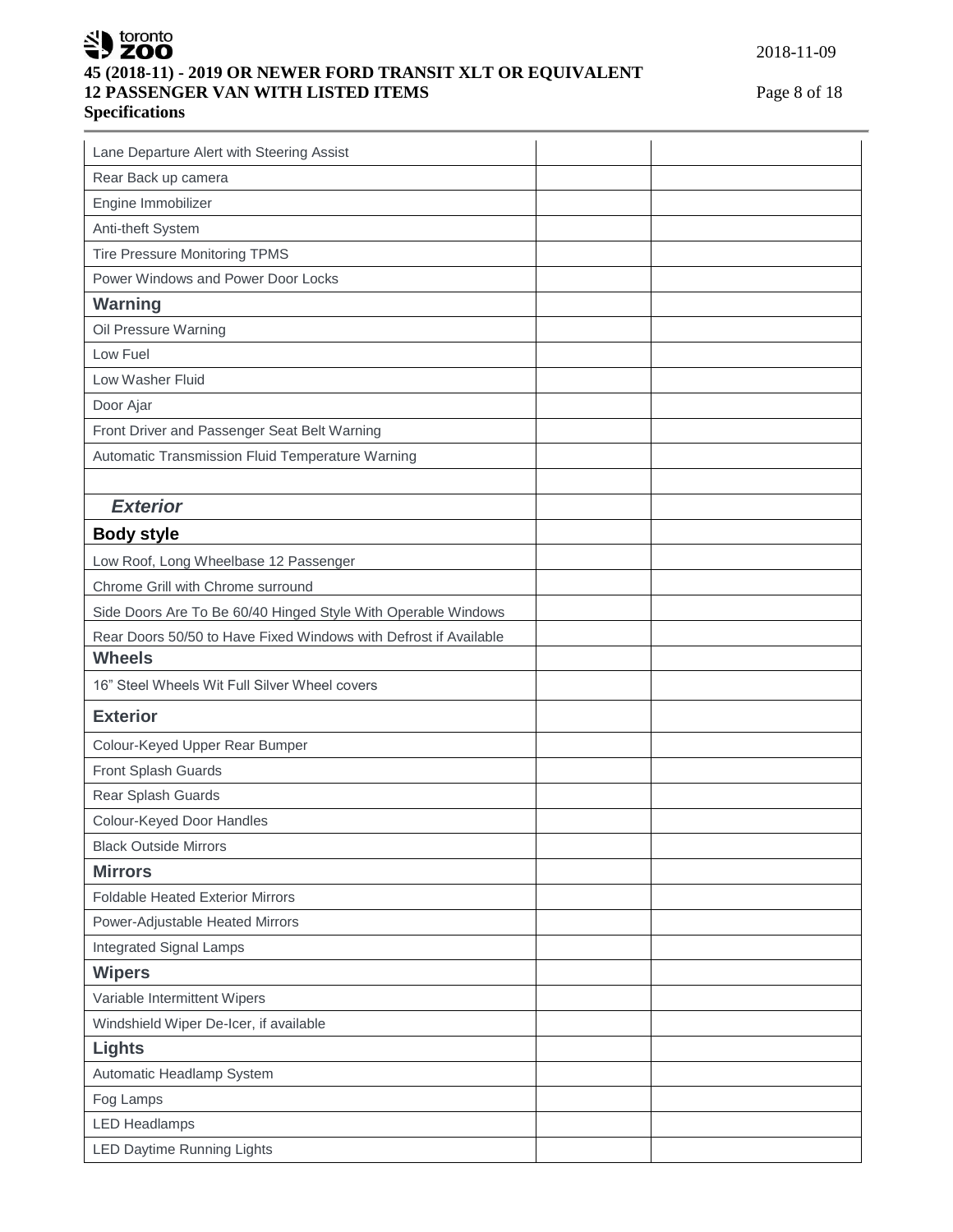# SU toronto **45 (2018-11) - 2019 OR NEWER FORD TRANSIT XLT OR EQUIVALENT 12 PASSENGER VAN WITH LISTED ITEMS** Page 9 of 18 **Specifications**

| <b>LED Rear Tail Lamps</b>                         |  |
|----------------------------------------------------|--|
| <b>Mechanical</b>                                  |  |
| <b>Transmission</b>                                |  |
| 6-Speed                                            |  |
| Automatic                                          |  |
| Select Shift                                       |  |
| <b>Transmission Cooler</b>                         |  |
| <b>Engine</b>                                      |  |
| 3.7 Litre V-6 or equivalent                        |  |
| Sequential Multiport Electronic Fuel Injection     |  |
| Tier 2 Bin 5 Emissions Rating                      |  |
| Heavy Duty Battery, Starter, Alternator and Heater |  |
| <b>Mechanical Features</b>                         |  |
| Vehicle Stability Control (VSC)                    |  |
| 3.73 Limited Slip Rear Axle                        |  |
| <b>Suspension</b>                                  |  |
| Macpherson Strut front Suspension                  |  |
| Stabilizer Bar - Front                             |  |
| Leaf Spring - Rear, Heavy Duty Gas Shocks          |  |
| Stabilizer Bar - Rear                              |  |
| <b>Steering</b>                                    |  |
| Power Rack And Pinion                              |  |
| Steering Wheel, Tilt And Telescopic                |  |
| <b>Tires</b>                                       |  |
| All Season Tires                                   |  |
| Full size Spare Tire                               |  |
| P235/65R16                                         |  |
| <b>Brakes</b>                                      |  |
| Power Assisted                                     |  |
| <b>Front Ventilated Disc Brakes</b>                |  |
| Solid Rear Disc Brakes                             |  |
| Antilock Braking System (ABS)                      |  |
| Brake Assist (BA)                                  |  |

## 2.7 **YEAR, MAKE AND MODEL OFFERED:**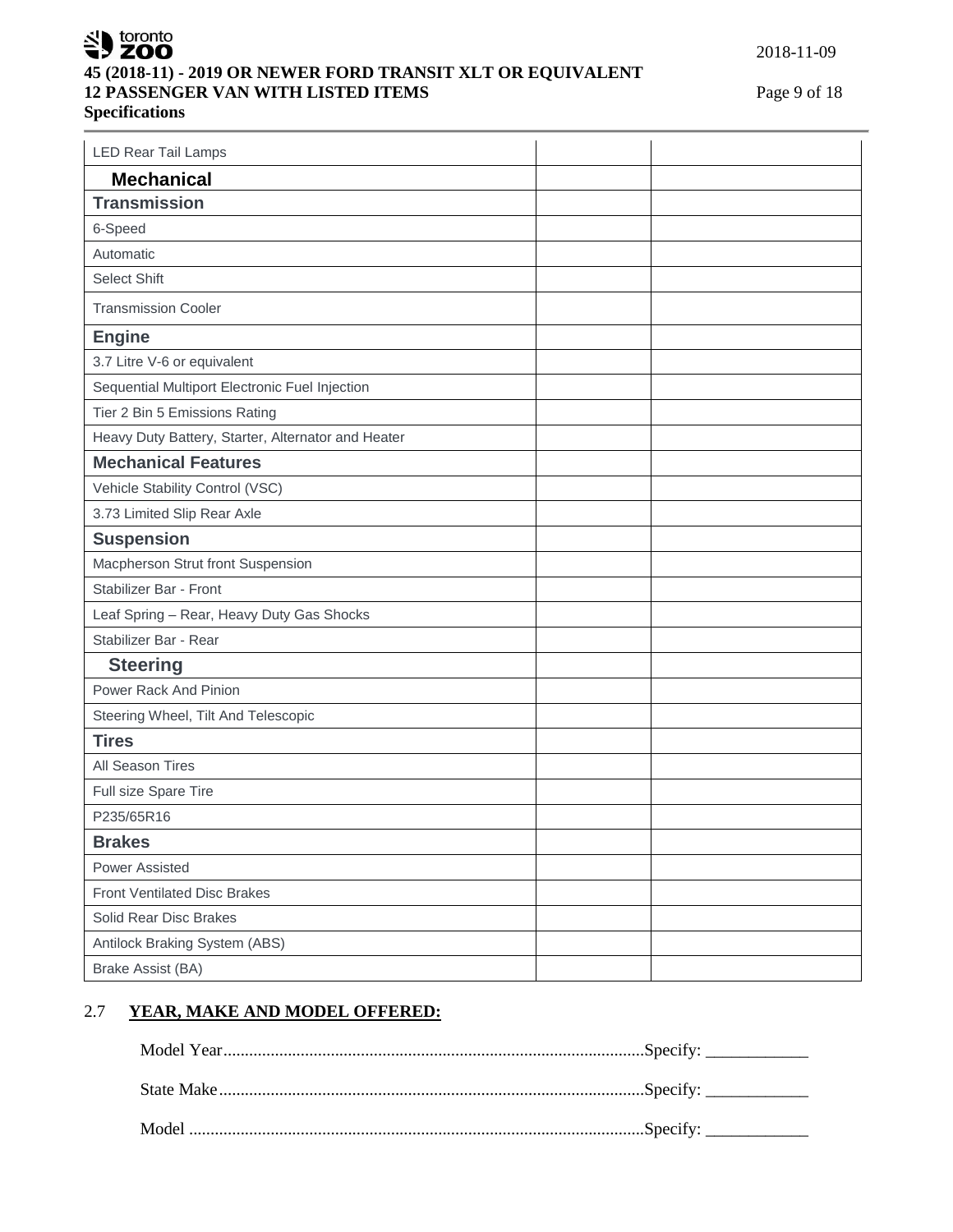## 2.8 **COLOUR:**

| Whi |  |  |  |
|-----|--|--|--|
|-----|--|--|--|

## 2.9 **STANDARD EQUIPMENT:**

Vehicles must be delivered with all Manufacturers Standard Equipment in regard to comfort, utility, safety and convenience

# 2.10 **OTHER REQUIRED EQUIPMENT:**

In addition to Manufacturers Standard Equipment and features, vehicles must be equipped with the following options:

|      |                                                                                                                                                                                   | Yes/No                |
|------|-----------------------------------------------------------------------------------------------------------------------------------------------------------------------------------|-----------------------|
| 2.11 | <b>GVWR PLATE:</b><br>State plate indicating final GVWR must be affixed to the door post                                                                                          | SPECIFY:              |
|      | 2.12 MANUALS:<br>Two (2) Operator's Manual and detailed service manual including wiring<br>diagrams must be supplied                                                              |                       |
|      | 2.13 WARRANTY:<br>Bidders must attach warranty details with bid submission                                                                                                        | SPECIFY:              |
|      | Bidder must attach list component warranties offered by component                                                                                                                 | SPECIFY:              |
|      | manufacturers with bid submission, if any<br>2.14 PART B: SERVICES:                                                                                                               | SPECIFY:              |
|      | All services B-1 must be included at no additional cost to the Toronto<br>Zoo.                                                                                                    |                       |
|      | 2.15 SERVICE B-1: RUSTPROOFING:<br>Factory rust proofing                                                                                                                          |                       |
| 2.16 | PERFORMANCE EVALUATION:                                                                                                                                                           | SPECIFY:<br>(Process) |
|      | Bidders must be prepared if requested, to arrange for a demonstration of<br>the product offered within five (5) working days of such a request, at no<br>cost to the Toronto Zoo. |                       |

SPECIFY: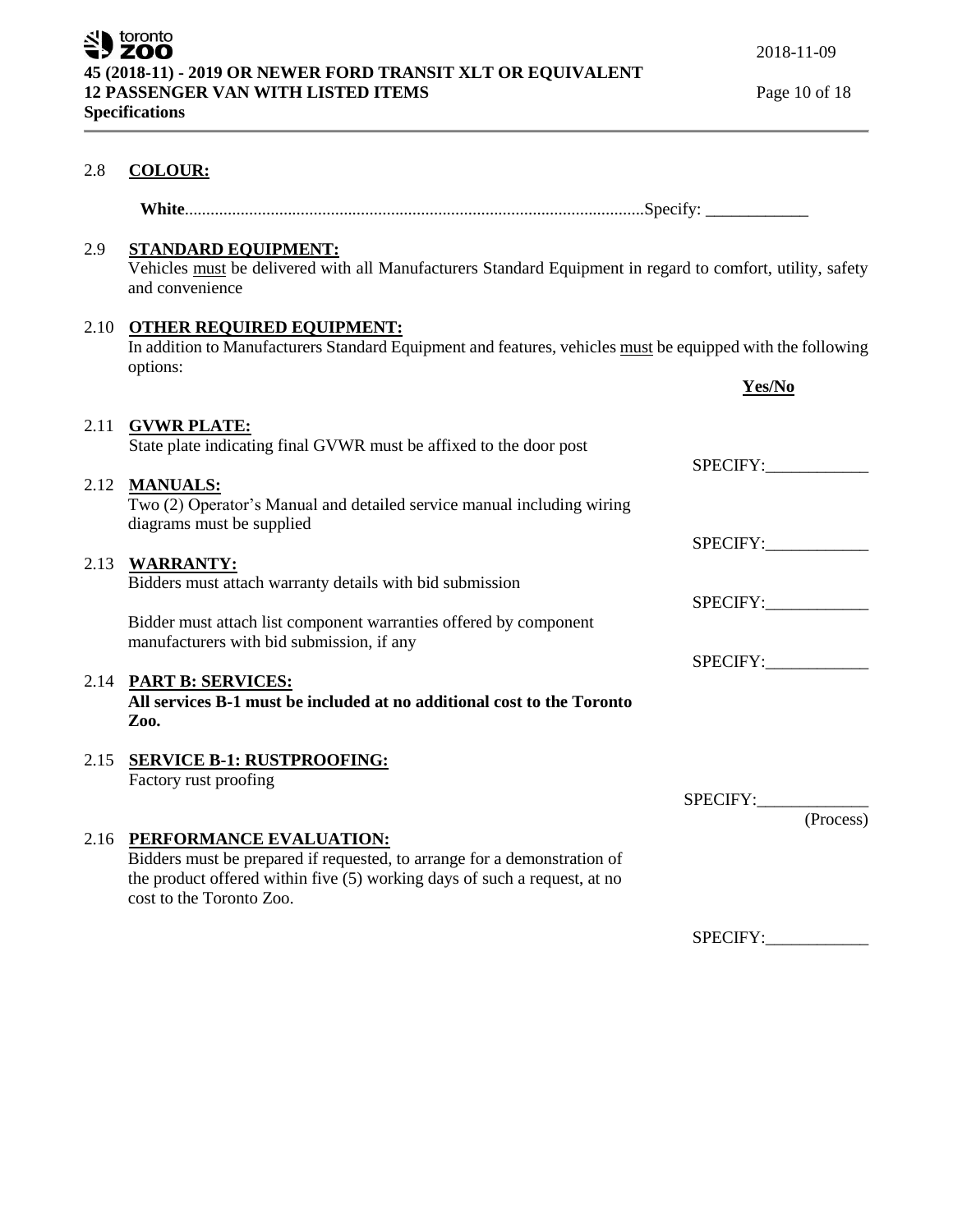#### **3.0 TERMS AND CONDITIONS**

- 3.1 **Definitions:** Wherever used in the Quotation the word **"Board"** means the Board of Management of the Toronto Zoo and the word "**Vendor"** means the person or persons or Corporation to whom the purchase order is issued.
- 3.2 **Vendor Assurance:** Unless otherwise stated, the goods, material, articles, equipment, work or services, specified or called for in or under this Quotation, shall be delivered or completely performed, as the case may be, by the Vendor as soon as possible and in any event within the period set out herein as the guaranteed period of delivery or completion.
- 3.3 **Country of Origin:** Wherever possible, the goods, services, materials, articles or equipment, specified or called for in or under this Quotation, shall be of Canadian origin and manufacture.
- 3.4 **Delivery:** The prices stated in this Quotation cover the services, material, articles or equipment referred to herein, being delivered F.O.B. Toronto Zoo, freight, express, duty and all other charges prepaid, unless otherwise indicated herein. A detailed delivery ticket or piece tally, showing the exact quantity of goods, material, articles or equipment shall accompany each delivery. A receiver's receipt shall not bind the Board to accept the goods, material, articles or equipment covered thereby, or the particulars of the delivery ticket or piece tally therefore. The Vendor shall not be entitled to any interest upon any bill due to delay in its approval by Chief Executive Officer of the Toronto Zoo or his designate.
- 3.5 **Time of the Essence:** For all requests made by the Toronto Zoo to the Contract, time is of the essence. The acceptance of a late performance, with or without objections or reservations by the Toronto Zoo, shall not waive the right to claim damages for such breach nor constitute a waiver of the requirement of timely performance of any obligation remaining to be performed.
- 3.6 **Invoicing:** Unless otherwise indicated herein, the prices stated are payable in Canadian Funds at the head office of the Board. Any Goods and Services Tax applicable shall be shown as a separate item. The Vendor's HST/GST registration number must be indicated on the invoice. The Vendor shall clearly show any special charges such as packaging and freight as separate items on the invoice. Payments to non-resident Vendors may be subject to withholding taxes under the Income Tax Act (Canada). Unless a non-resident Vendor provides the Board with a letter from Revenue Canada, Taxation waiving the withholding requirements, the Board will withhold the taxes it determines are required under the Income Tax Act (Canada). All payments are subject to terms of Net 30 days from receipt of goods/services.
- 3.7 **Notice of Delivery:** The Vendor shall notify the Purchasing Agent of the Board at the address given for the mailing of invoices, in writing as soon as possible of the details of the shipment of the goods, materials, articles or equipment.
- 3.8 **Right to Inspect:** Unless otherwise stated, all goods, materials, articles or equipment supplied, and all work or services, performed, pursuant to this Quotation, shall be subject to inspection by the Board at the point of unloading, or the site of the work or services. No extra charge shall be made by the Vendor for packaging, packing or containers, unless otherwise indicated herein.
- 3.9 **Over shipments**: The Board reserves the right to return all over shipments for full credit.
- 3.10 **Dangerous Goods**: The Vendor shall ensure that for each item of goods, material, articles or equipment supplied under this Quotation or a contract based on this Quotation, that all applicable provisions of the Transportation of Dangerous Goods Act (Canada), the Dangerous Goods Transportation Act, and the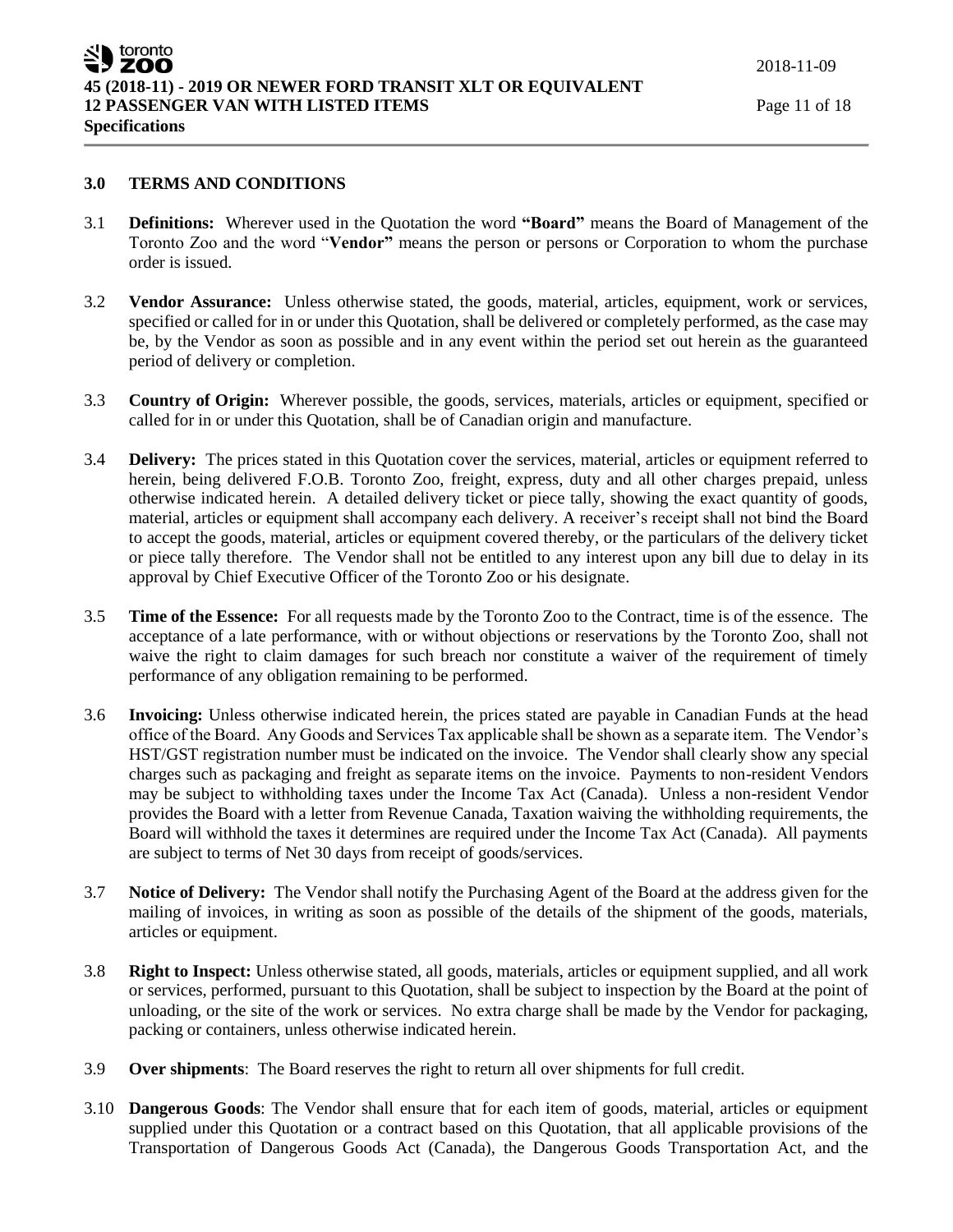Environmental Protection Act and the regulations there under are complied with until such time as such item is delivered to the Board and transferred into its physical control.

- 3.11 **Environment Commitment – G.I.P.P.E.R.:** G.I.P.P.E.R. Statement of Principle The Board in 1990-07- 23, adopted the following G.I.P.P.E.R. (Government Incorporating Procurement Policies to Eliminate Refuse Committee) Statement of Principle in order to contribute to waste reduction and to further the development and awareness of Environmentally Sound Purchasing. "In order to contribute to waste reduction and to increase the development and awareness of Environmentally Sound Purchasing, acquisitions of goods and services will ensure that wherever possible specifications are amended to provide for the expanded use of durable products, reusable products and products (including those used in services) that contain the maximum level of post- consumer waste and/or recyclable content, without significantly affecting the intended use of the products or service. It is recognized that cost analysis is required in order to ensure that the products are made available at competitive prices." All vendors are encouraged to be pro-active in assisting the Board in achieving this principle. Alternative goods and services, suggested by the Vendor, addressing the above principle will be considered by the Board, within a reasonable price range.
- 3.12 **Right to Cancel:** The Board shall have the right to cancel at any time this Quotation or any contract or any part of any contract resulting from this Quotation in respect of the goods, material, articles, equipment, work or services set out in this Quotation or any such contract or part of such contract, not delivered or performed at the time of such cancellation, and the Board will not be responsible to make any payments in respect of any such goods, materials, articles, equipment, work or services and shall not incur any liability whatsoever in respect thereto. In the event that the Vendor fails or neglects by any act or omission to comply with any of the conditions set our herein, this Quotation or any contract resulting from this Quotation may be unconditionally cancelled by the Board without notice to the Vendor.
- 3.13 **Workplace Hazardous Materials Information System ("WHMIS")**: The Vendor shall provide appropriate labels and material safety data sheets for WHMIS regulated products. No product containing asbestos shall be supplied at any time without written authorization.
	- 3.13.1 The successful Vendor shall provide a current and update printed material safety data sheet (MSDS) for each individual item listed on the quotation form. These legible hard copies of material safety data sheets shall be delivered to the Toronto Zoo within ten (10) business days of notification of award by the Toronto Zoo.
	- 3.13.2 For each item not listed on the quotation form, the successful bidder will be required to provide a MSDS for any controlled product upon the first delivery to the Toronto Zoo.
	- 3.13.3 The MSDS must include the date of publication
	- 3.13.4 A full disclosure of all ingredients must be included in the ingredient section, unless the product has an exemption from full disclosure under the Hazardous Materials Act
- 3.14 **International Shipments & Importing:** In the event that goods, materials, articles or equipment, specified or called for if applicable herein, are to be furnished from a point outside Canada at a price which is expressly not include importation charges into Canada or delivery in the Toronto area, the Vendor shall provide the Board with any information requested by the Board regarding the tariff classifications or valuation of the goods, materials, articles or equipment.

The Vendor shall ensure that if applicable, four copies of the following documents are completed and accompany the goods, materials, articles or equipment.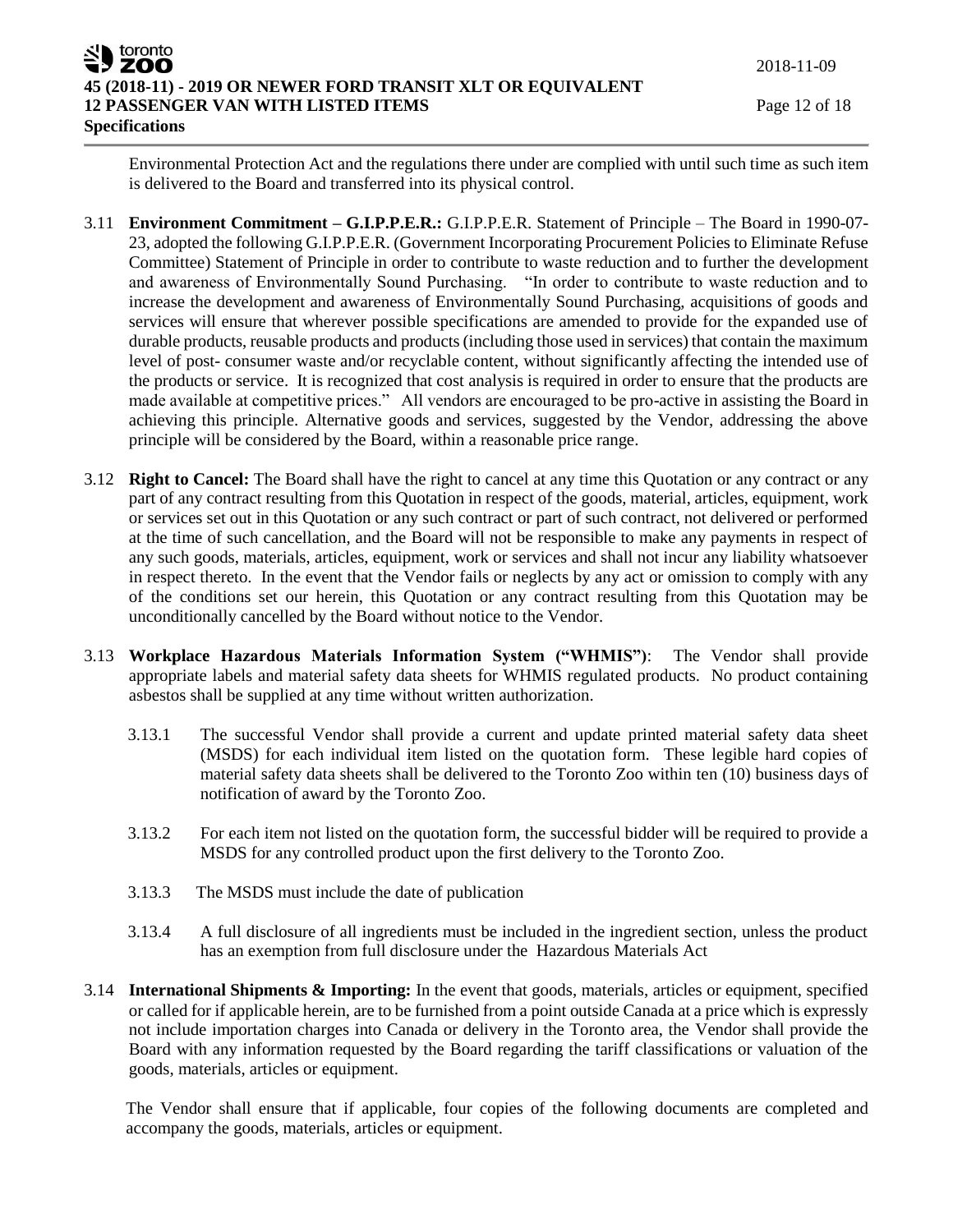

**Specifications**

- 1. Canada Customs Invoice or Vendor's commercial invoice if it contains all the information required on a Canada Customs Invoice;
- 2. Cargo control document, bill of lading or similar documents;
- 3. Exporter's certificate of origin;
- 4. Shippers Export Declaration; and
- 5. Any tariff classification rulings for the goods, materials, articles or equipment.

### 3.15 **Plant Production Limitations**:

- 3.15.1 If any Unit ordered and the Contract cannot be manufactured because of plant production limitations, the Toronto Zoo reserves the right to purchase the current replacement model at a revised price.
- 3.15.2 The price shall be based on a percentage adjustment based on (i) the published manufacturer's retail/list prices at the of the Tender and (ii) the first published manufacturer's retail/list prices for the next model year.
- 3.15.3 The Contractor shall notify the Manager of Financial Services in writing if such production occurs, and shall submit with the letter of notification; comparative manufacturer's retails lists supporting the proposed revision(s).
- 3.16 **Official Agreement**: No verbal arrangement or agreement, relating to the goods, material, articles, equipment, work or services, specified or called for under this Quotation, will be considered binding, and every notice advice or other communication pertaining thereto, must be in writing and signed by a duly authorized person.
- 3.17 **Pricing** Prices offered are fixed for one (90) days.
- 3.18 **Worker's Rights**: The Vendor shall comply with the conditions of the Board relating to Worker's Rights, a copy of which is available on application to the Manager, Fair Wage and Labor Trades Office, City of Toronto, 18th Floor, West Tower, City Hall, Toronto, Ontario, M5H 2N2 or by phone at 416-392-7300.
- 3.19 **Indemnity:** The Vendor shall at all times well and truly save, defend, keep harmless and fully indemnify the Board, the Toronto Zoo Foundation and their servants, employees, officers or agents, hereinafter called the "Indemnities", from and against all actions, suits, claims, demands, losses, costs, charges, damages, and expenses, brought or made against or incurred by the Indemnities, its or their servants, officers, employees, agents or invitees in any way relating, directly or indirectly, to goods, material, articles or equipment supplied or to be supplied, or to the supplying of goods or services, pursuant to this Quotation, or any other claim, action, suit, demand, loss, cost, charge, damage or expense relating to copyright, trademark or patent with regard directly or indirectly with any such goods, services, material, articles or equipment or the supply or performance thereof.
- 3.20 **Liability for Acts of Vendor Employees, Contractors or Agents:** The Vendor acknowledges responsibility and accepts liability for the acts of any of its employees, contractors and agents while on Toronto Zoo property. The Toronto Zoo reserves the right to request background checks for any individual providing the services requested on behalf of the Vendor.
- 3.21 **Incurred Costs**: The Bidder shall bear all costs and expenses with respect to the preparation and submission of its quotation and the bidder participation in the quotation process, including but not limited to: site visits and inspections, all information gathering processes, interviews, preparing responses to questions or requests for clarification from the Board, preparation of questions for the Board, and contract discussions and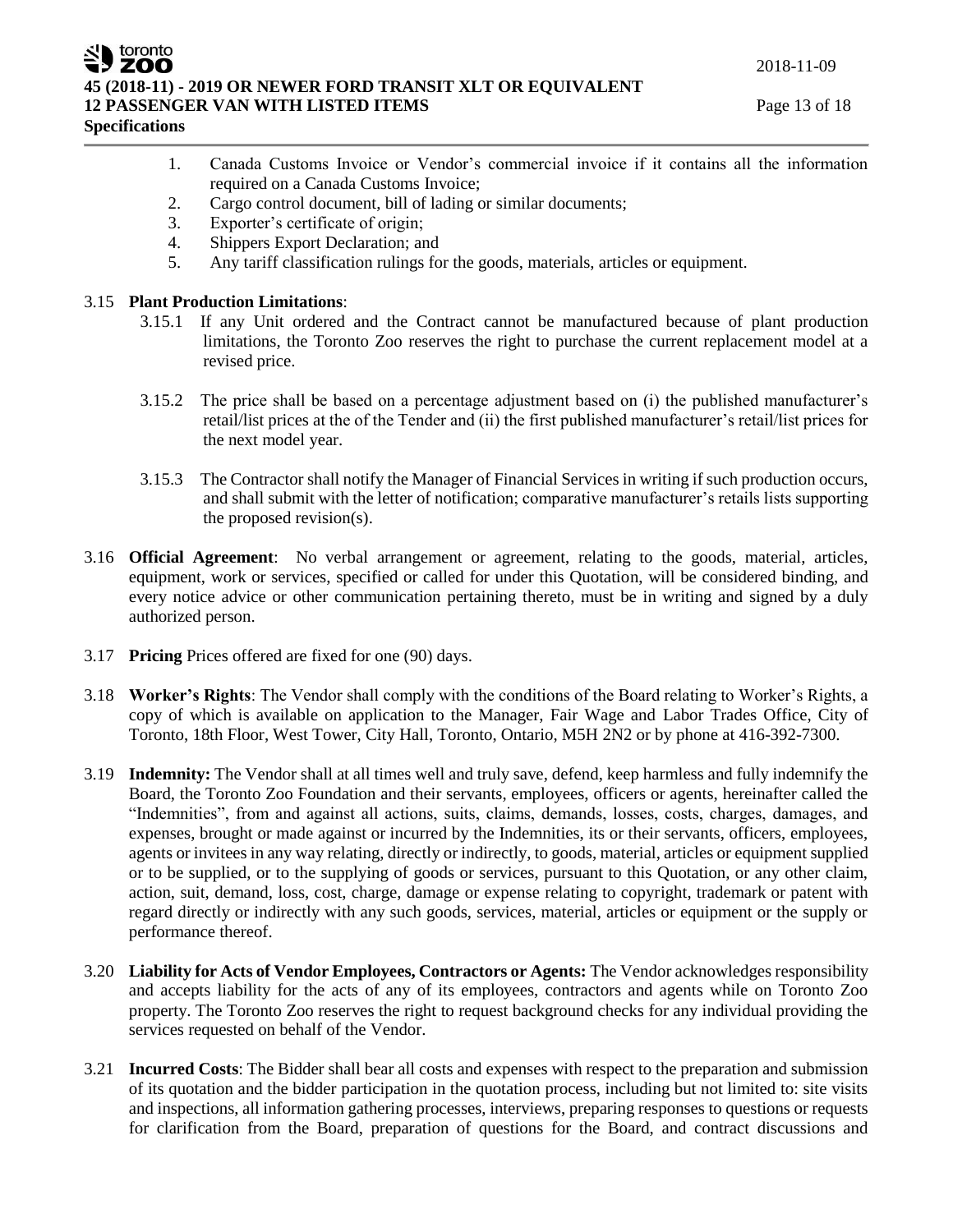negotiations. The Board shall not be responsible for or liable to pay any quotation costs of any bidder regardless of the conduct or outcome of the Quotation Request, Purchase Order process, or Contract process.

- 3.22 **Guaranty of Quotation:** All goods, material, articles, equipment, work or services, specified or called for in or under this Quotation, shall be supplied or performed at the price or process and on the basis set forth or referred to in and in accordance with the Offer and this Quotation. The basis on which this Quotation is given shall include any specifications, plans, price schedules, samples, addenda or other details pertaining thereto, or provided in connection therewith.
- 3.23 **Right of Notice:** Any notice that the Board may require or desire to give to the Vendor shall for all purposes to be deemed to have been sufficiently and properly given and afforded by registered mail addressed to the Vendor at the address shown for the Vendor on this form and shall therefore be presumed to have been received by the Vendor on the third day following such registration.
- 3.24 **Formal Contract:** The Vendor may be required and shall, if requested by the solicitor for the Board so to do, to execute and enter into a formal contract that is satisfactory to the solicitor for the Board, in order to document the contract resulting from this Quotation and to embody indemnity and related provisions that in the opinion of such solicitor are required to protect the Board.
- 3.25 **Charity Status:** The Toronto Zoo is a registered charitable organization (registration #BN 119216398RR0001) and accordingly may be eligible for preferred pricing which should be reflected in the Quotation as submitted.
- 3.26 **Education Institute Status:** The Toronto Zoo is a registered educational institute and accordingly may be eligible for preferred pricing which should be reflected in the Quotation as submitted.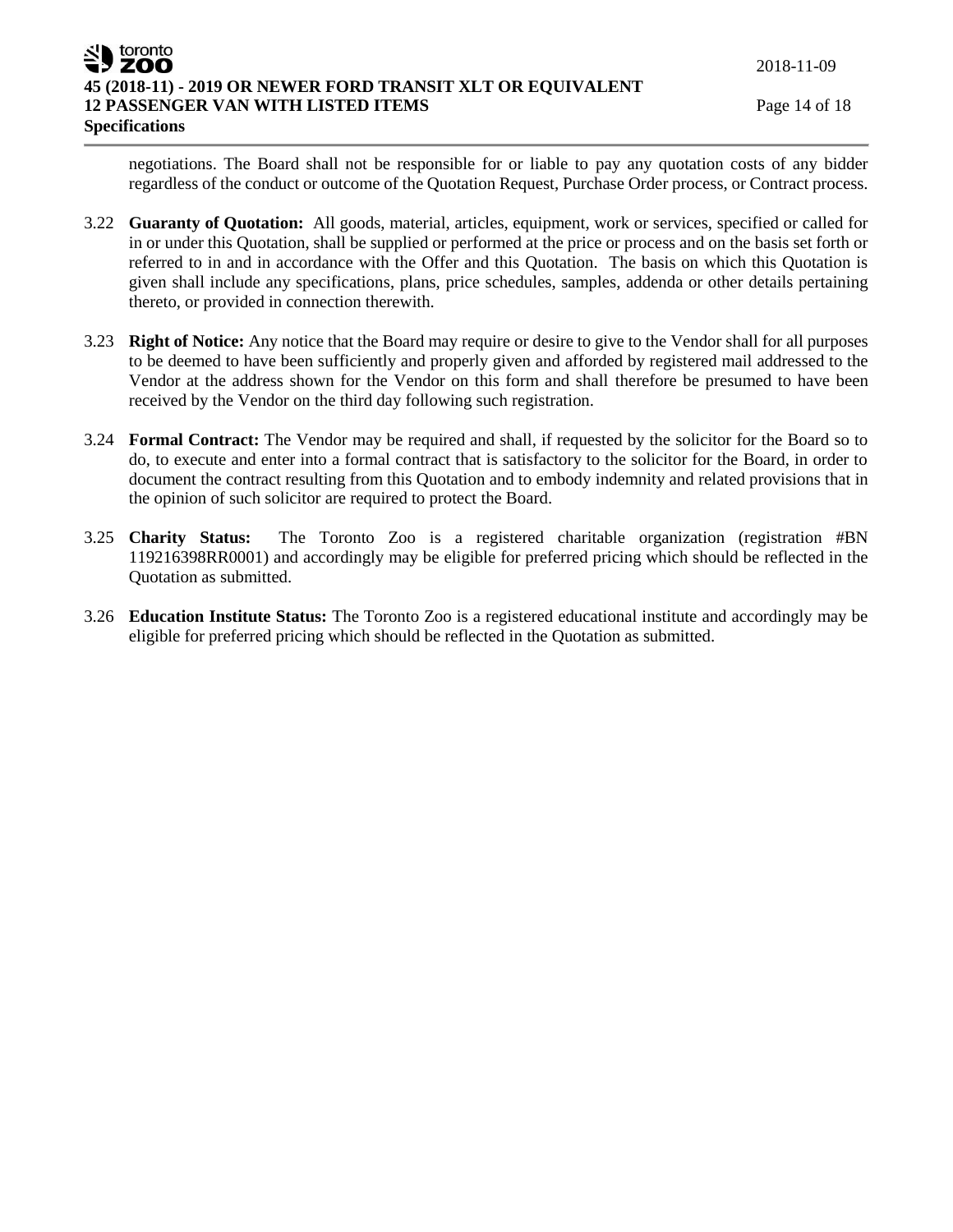### toronto ZOO **RFQ 39 (2018-11) 2019 OR NEWER CLASS 8 TRUCK WITH DETACHABLE BODY AND LISTED ITEMS SUBMISSION FORM** Page 15 of 18

#### **4.0 SUBMISSION FORM**

I/We, hereby, submit the Quotation and will comply with all terms, conditions, specifications and drawings (when provided) as set out within the Board's Quotation.

I/We, hereby, have received, allowed for and included as part of our submission all issued Addendum numbered \_\_\_\_\_\_\_\_\_\_\_.

This form must be completed, properly signed and received on or before the date and time specified or your Quotation will not be considered. Quotation prices shall remain in effect for a period of ninety (90) days from the Quotation due date.

The Board of Management of the Toronto Zoo reserves the right to reject any or all Quotations or to accept any Quotation, should it deem such action to be in its interests.

By signing and submitting this FORM, you are agreeing to the release of your quotation information, as deemed necessary by the Board, in order to conduct business associated with this quotation or project.

| <b>COMPANY INFORMATION</b> |           |
|----------------------------|-----------|
| Company Name:              |           |
| Name of authorized         |           |
| <b>Signing Officer</b>     | Title:    |
| Signature of authorized    | Date:     |
| Signing Officer:           |           |
| <b>Contact Name:</b>       | Title:    |
| Address:                   |           |
| Telephone #:               | Fax #:    |
| Email:                     | Web Site: |
| HST#:                      |           |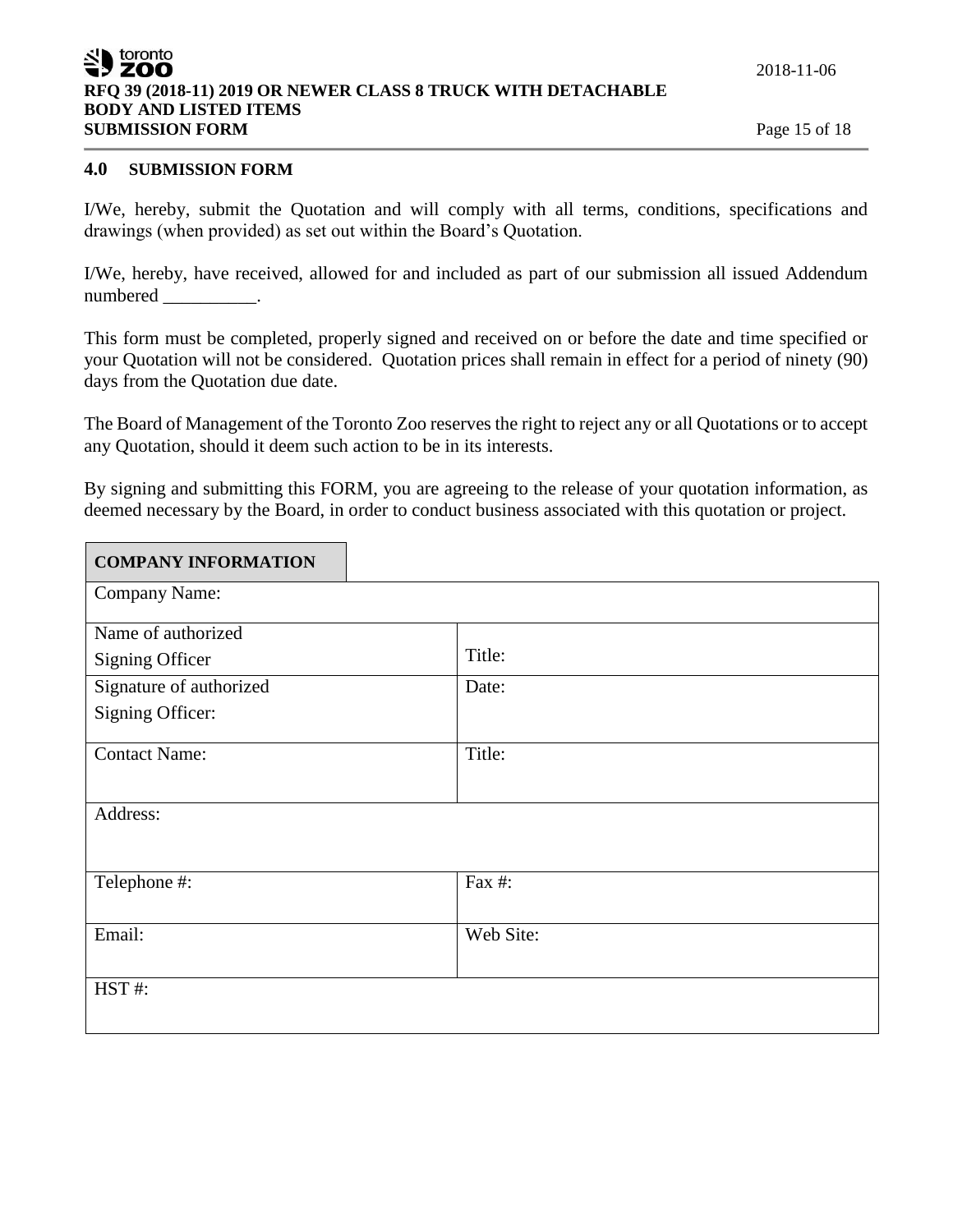# SU toronto **45 (2018-11) - 2019 OR NEWER FORD TRANSIT XLT OR EQUIVALENT 12 PASSENGER VAN WITH LISTED ITEMS** Page 16 of 18 **SUBMISSION FORM**

| PRICING SCHEDULE                               |                                                                                    |               |                                 |
|------------------------------------------------|------------------------------------------------------------------------------------|---------------|---------------------------------|
| Qty                                            | <b>Description</b>                                                                 |               | Price each,<br><b>HST</b> extra |
| 1                                              | 2019 OR NEWER FORD TRANSIT XLT OR EQUIVALENT 12<br>PASSENGER VAN WITH LISTED ITEMS | \$            |                                 |
| Year                                           |                                                                                    |               |                                 |
| <b>Make</b>                                    |                                                                                    |               |                                 |
| Model #                                        |                                                                                    |               |                                 |
| <b>Optional pricing</b>                        |                                                                                    |               |                                 |
| 4 Snow tires on rims                           |                                                                                    | \$            | /each                           |
| Back up alarm<br>\$                            |                                                                                    | /each         |                                 |
| Fire Extinguisher mounted within driver access |                                                                                    | \$            | /each                           |
| 4 sets of keys                                 |                                                                                    | $\mathcal{S}$ | /each                           |
| License plate and sticker till November 2019   |                                                                                    |               |                                 |
|                                                |                                                                                    |               |                                 |
| <b>Delivery</b>                                |                                                                                    |               |                                 |
| purchase order                                 | Confirm guaranteed period of delivery after receipt of a                           |               | /days                           |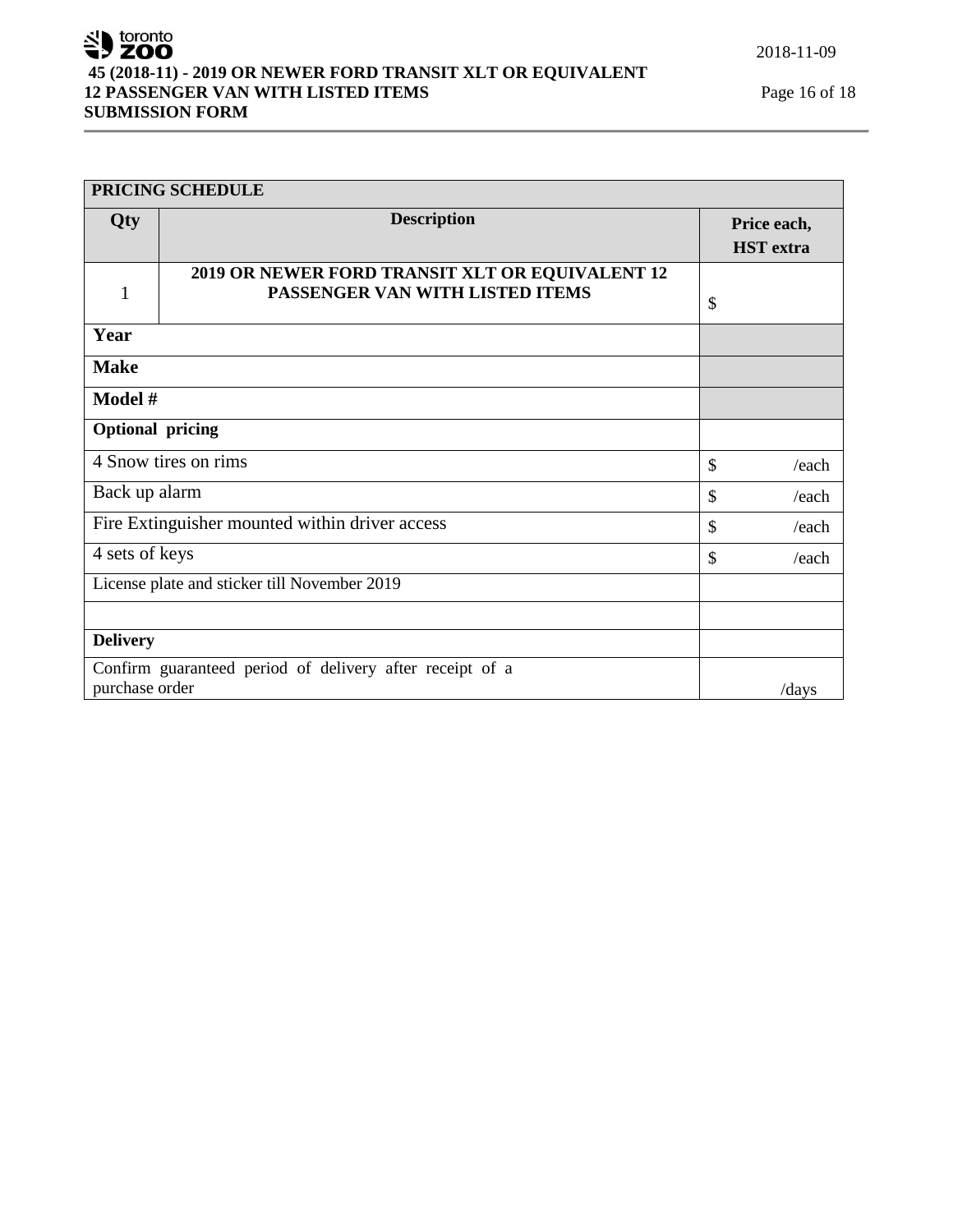toronto ZOO **45 (2018-11) - 2019 OR NEWER FORD TRANSIT OR EQUIVALENT 12 PASSENGER VAN WITH LISTED ITEMS** Page 17 of 18

#### **SUBMISSION LABEL**

**This address label should be printed and affixed to the front of your sealed tender, quotation and proposal envelope/package submission. Toronto Zoo will not be held responsible for envelopes and packages that are not properly labeled or submitted to an address other than the one listed on this label.**

**Vendor Name** 

**45 (2018-11) - 2019 OR NEWER FORD TRANSIT XLT OR EQUIVALENT 12 PASSENGER VAN WITH LISTED ITEMS Closing Date – Tuesday 2018-11-27 by 1200 hours (noon), local time**

### **TO BE RETURNED TO**

### **TORONTO ZOO C/O SUPERVISOR, PURCHASING & SUPPLY ADMINISTRATIVE SUPPORT CENTRE 361A OLD FINCH AVE. TORONTO, ONTARIO M1B 5K7**

2018-11-09